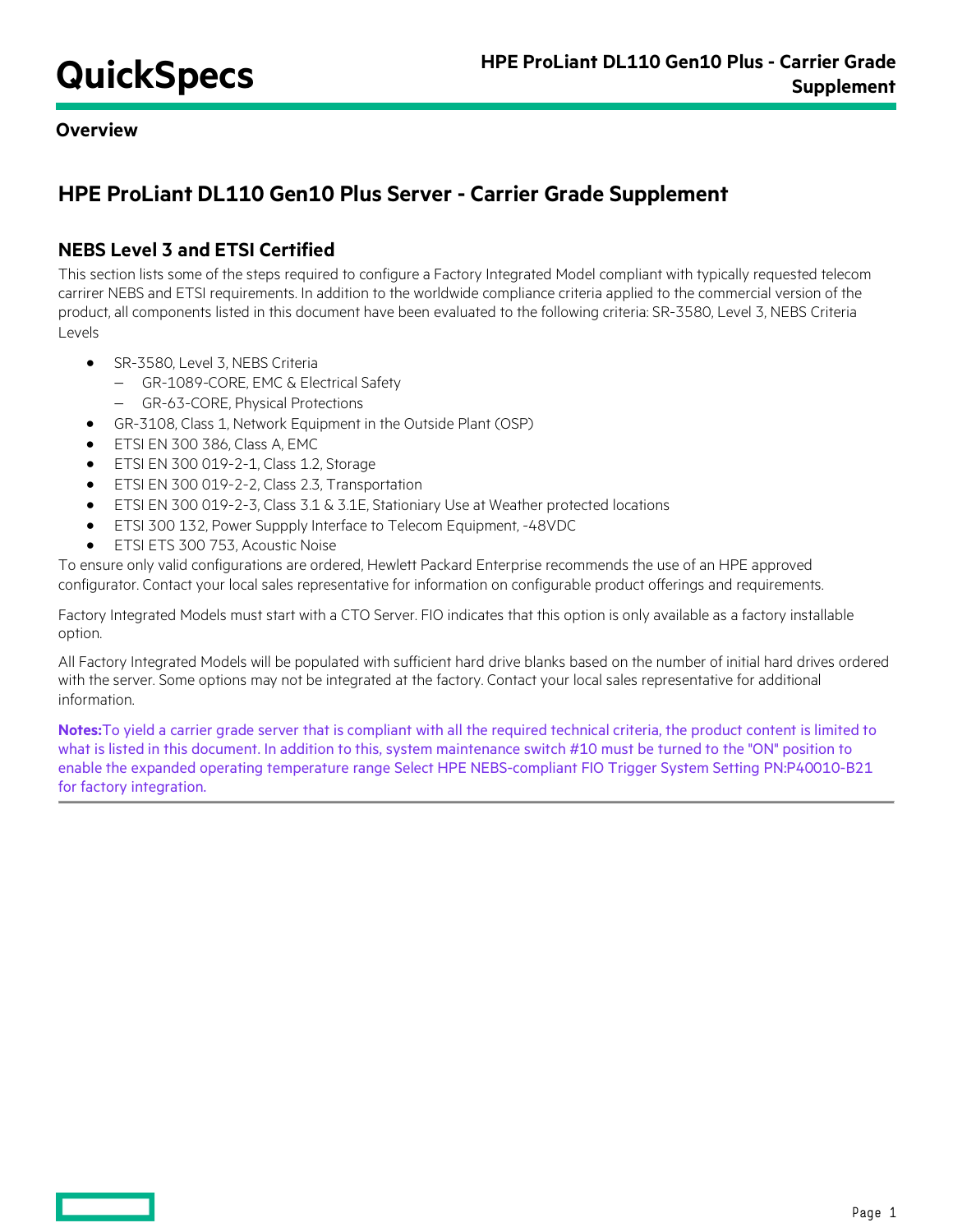## **Configuration Information**

This section lists some of the steps required to configure a Factory Integrated Model. To ensure only valid configurations are ordered, Hewlett Packard Enterprise recommends the use of an HPE approved configurator. Contact your local sales representative for information on configurable product offerings and requirements.

- Factory Integrated Models must start with a CTO Server.
- FIO indicates that this option is only available as a factory installable option.
- Some options may not be integrated at the factory. Contact your local sales representative for additional information.

### **Step 1: Base Configuration**

| <b>CTO Server</b>         | HPE ProLiant DL110 Gen10 Plus Front Cabled Telco Configure-to-order Server            |  |  |
|---------------------------|---------------------------------------------------------------------------------------|--|--|
| <b>SKU Number</b>         | P39478-B21                                                                            |  |  |
| <b>Processor</b>          | Not included as standard; 1 supported                                                 |  |  |
| <b>Heatsink</b>           | Included                                                                              |  |  |
| <b>DIMM Slots</b>         | 8-DIMM slots                                                                          |  |  |
| <b>Storage Controller</b> | Embedded SW RAID with Intel VROC SATA for HPE, choice of Intel VROC NVMe for HPE      |  |  |
| <b>PCIe</b>               | X16/x16 FHHL riser included                                                           |  |  |
| <b>Fans</b>               | 7- hot plug                                                                           |  |  |
| <b>Management</b>         | HPE iLO with Intelligent Provisioning (standard), iLO Advances and OneView (optional) |  |  |
| <b>USB</b>                | iLO Front Service Port                                                                |  |  |
| <b>Rail Kit</b>           | N/A- Mounting via front ears only                                                     |  |  |
|                           |                                                                                       |  |  |

### **Step 2: Choose Required Options**

Please select one processor required below. **Notes:** Processors with 185W TDP or higher will require DIMM Blank kit (P43725-B21) to be selected when all DIMM slots are not fully populated

### **Step 2a: Choose Processors**

#### **Processor Option Kits 3rd Generation Intel Xeon-Gold**

| <b>Notes:</b> All SKUs below ship with processor only. Fans and heatsink are included in the CTO server. |            |
|----------------------------------------------------------------------------------------------------------|------------|
| Intel Xeon-Gold 6338N 2.2GHz 32-core 185W Processor for HPE                                              | P37603-B21 |
| Intel Xeon-Gold 6330N 2.2GHz 28-core 165W Processor for HPE                                              | P37604-B21 |

### **Step 2b: Choose Memory Options**

Please select one or more memory from below.

For new Gen10 Plus memory population rule whitepaper and optimal memory performance guidelines, please go to:

#### **<https://www.hpe.com/docs/memory-population-rules>**

For Gen10 Plus memory speed table, please go to: **<https://www.hpe.com/docs/memory-speed-table>**

#### **Notes:**

- The maximum memory speed and capacity is a function of the memory type, memory configuration, and processor model.
- Quantity of memory DIMMs selected must be 1, 2, 4, 6, or 8
- For additional information, please see the **[HPE DDR4 SmartMemory QuickSpecs](https://www.hpe.com/h20195/v2/gethtml.aspx?docname=c04355083)**

#### **Registered DIMMs (RDIMMs)**

| HPE 16GB (1x16GB) Dual Rank x8 DDR4-3200 CAS-22-22-22 Registered Smart Memory Kit   | P06031-B21 |
|-------------------------------------------------------------------------------------|------------|
| HPE 16GB (1x16GB) Single Rank x4 DDR4-3200 CAS-22-22-22 Registered Smart Memory Kit | P06029-B21 |
| HPE 32GB (1x32GB) Dual Rank x4 DDR4-3200 CAS-22-22-22 Registered Smart Memory Kit   | P06033-B21 |
| HPE 64GB (1x64GB) Dual Rank x4 DDR4-3200 CAS-22-22-22 Registered Smart Memory Kit   | P06035-B21 |

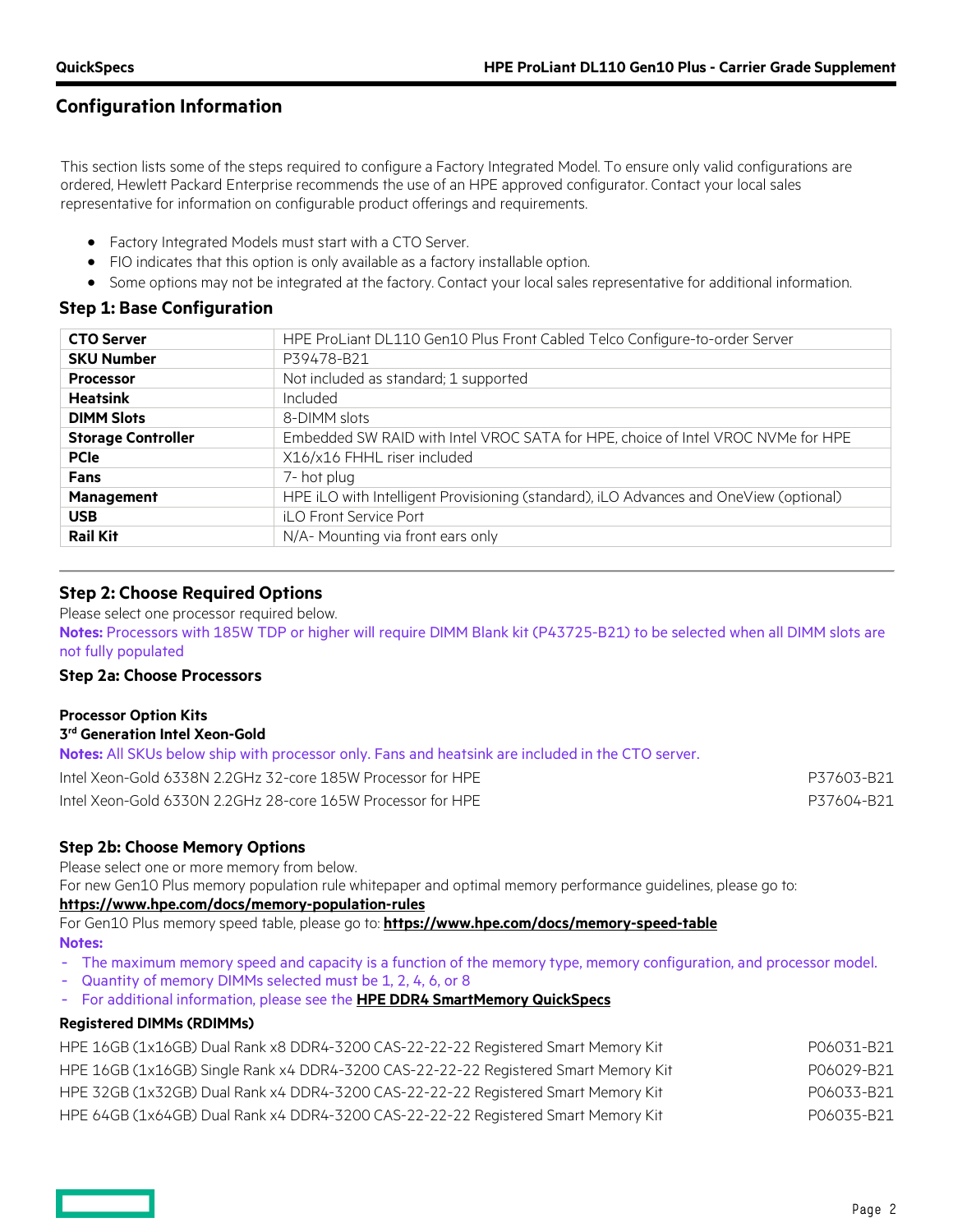### **Configuration Information**

### **Step 2c: Choose Power Supplies**

Select one or two power supplies from below.

# **HPE Flex Slot Power Supplies** HPE ProLiant DL110 Gen10 Plus 700W Flex Slot -48VDC Hot Plug Low Halogen Power Supply Kit P43150-B21 **Notes:** Reverse airflow to support front cabled design of DL110 **Step 3: Choose Additional Factory Integratable Options** One of the following from each list may be selected if desired at time of factory integration

### **Factory Instructions and Server Settings** HPE NEBS-compliant FIO Trigger System Setting **PADDISHER 1999** P40010-B21 **Notes:** Selecting this will enable NEBS expanded operating temperature range by turning ON system maintenance switch #10 HPE Legacy FIO Mode Setting 758959-B22 **Notes:** Selecting this option will change the default UEFI BIOS setting into Legacy BIOS setting HPE iLO Common Password FIO Setting **PO8040-B21 PO8040-B21 Notes:**  Replaces iLO default randomized password by an HPE defined common password. HPE highly recommends changing this password immediately after the initial onboarding process. Customers who want to choose their own custom iLO default password should use the HPE Factory Express Integration Services

### **Step 4: Choose additional options for Factory Integration from Core and Additional Options sections below**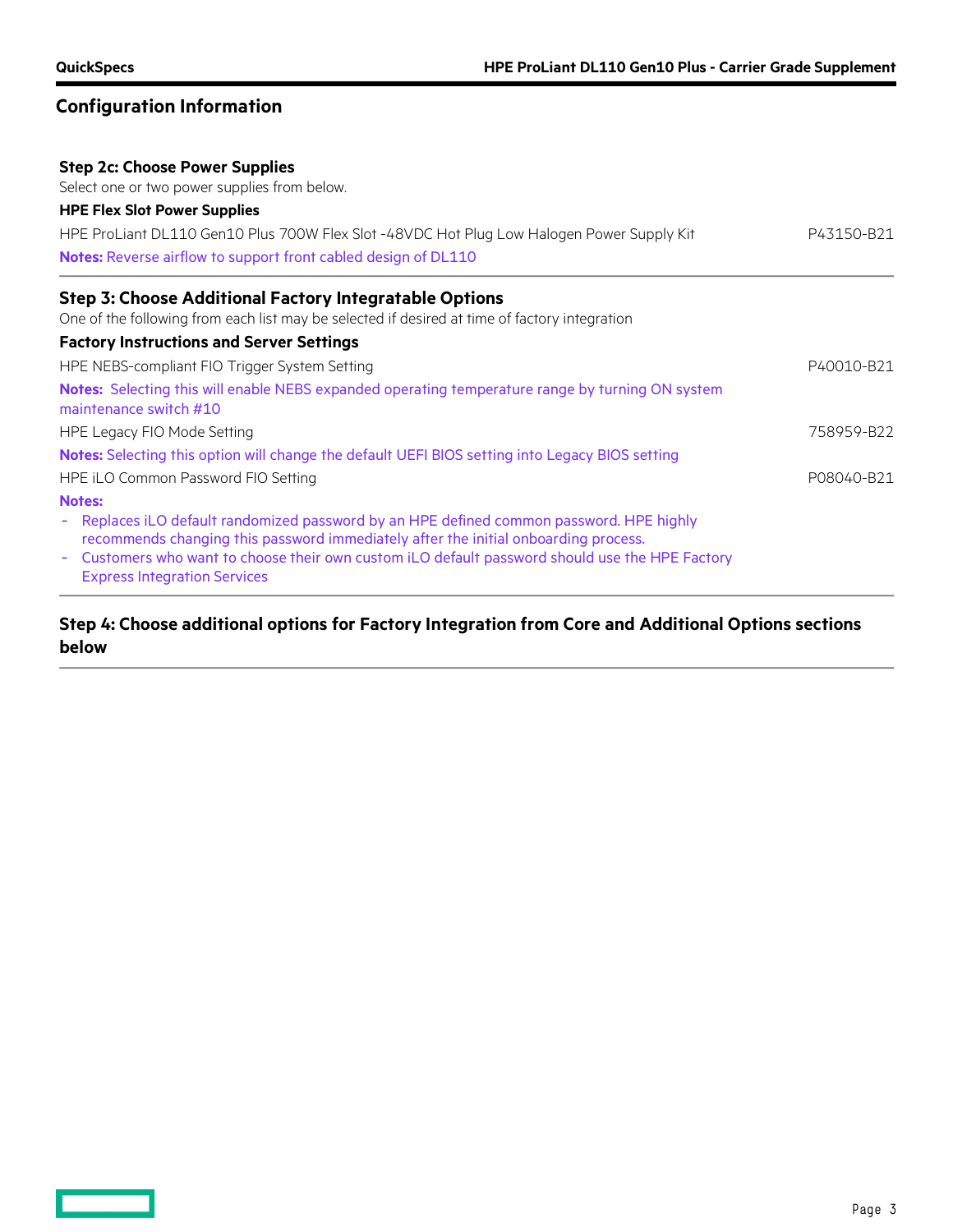## **Core Options**

Some options may not be integrated at the factory. To ensure only valid configurations are ordered, Hewlett Packard Enterprise recommends the use of an HPE approved configurator. Contact your local sales representative for additional information.

### **HPE Unique Options**

| <b>Risers</b>                                                                                                     |            |
|-------------------------------------------------------------------------------------------------------------------|------------|
| HPE ProLiant DL110 Gen10 Plus x16 FHHL PCIe Secondary FIO Riser Kit                                               | P41828-B21 |
| Notes: Factory integrated only. Enables slot 3.                                                                   |            |
| HPE ProLiant DL110 Gen10 Plus x16 FHHL PCIe Secondary Riser Kit                                                   | P41827-B21 |
| <b>Notes:</b> For field upgrade only                                                                              |            |
| <b>DDR4 DIMM Blank</b>                                                                                            |            |
| HPE ProLiant DL110 Gen10 Plus DDR4 DIMM FIO Blank Kit                                                             | P43725-B21 |
| Notes: Required when processor with 185W or greater TDP is selected and all DIMM slots are not fully<br>populated |            |
|                                                                                                                   |            |

### **Memory Selection**

For new Gen10 memory population rule whitepaper and optimal memory performance guidelines, please go to: **<https://www.hpe.com/docs/memory-population-rules>** For Gen10 memory speed table, please go to: **<https://www.hpe.com/docs/memory-speed-table>**

- **Notes:**
- The maximum memory speed and capacity is a function of the memory type, memory configuration, and processor model.
- Quantity of memory DIMMs selected must be 1, 2, 4, 6, or 8
- For additional information, please see the **[HPE DDR4 SmartMemory QuickSpecs](https://www.hpe.com/h20195/v2/gethtml.aspx?docname=c04355083)**

### **Registered DIMMs (RDIMMs)**

| HPE 16GB (1x16GB) Dual Rank x8 DDR4-3200 CAS-22-22-22 Registered Smart Memory Kit   | P06031-B21 |
|-------------------------------------------------------------------------------------|------------|
| HPE 16GB (1x16GB) Single Rank x4 DDR4-3200 CAS-22-22-22 Registered Smart Memory Kit | P06029-B21 |
| HPE 32GB (1x32GB) Dual Rank x4 DDR4-3200 CAS-22-22-22 Registered Smart Memory Kit   | P06033-B21 |
| HPE 64GB (1x64GB) Dual Rank x4 DDR4-3200 CAS-22-22-22 Registered Smart Memory Kit   | P06035-B21 |

#### **HPE Solid State Drives**

For SSD selection guidance, please visit **<https://ssd.hpe.com/>**

#### **Read Intensive - 6G SATA - M.2 - Solid State Media (2280 type)**

| HPE 240GB SATA 6G Read Intensive M.2 2280 5300B SSD | P19888-B21 |
|-----------------------------------------------------|------------|
| HPE 480GB SATA 6G Read Intensive M.2 2280 5300P SSD | P19890-B21 |

### **HPE Networking**

| Notes: The DL110 Gen10 Plus CTO chassis does not come with embedded networking. A PCIe or OCP<br>networking adapter must be selected. |            |
|---------------------------------------------------------------------------------------------------------------------------------------|------------|
| 25 Gigabit Ethernet adapters                                                                                                          |            |
| Intel E810-XXVDA4 Ethernet 10/25Gb 4-port SFP28 Adapter for HPE                                                                       | P08458-B21 |
| <b>100 Gigabit Ethernet Adapters</b>                                                                                                  |            |
| Intel E810-CQDA2 Ethernet 100Gb 2-port QSFP28 Adapter for HPE                                                                         | P21112-B21 |
| <b>OCP</b> adapters                                                                                                                   |            |
| Intel E810-XXVDA4 Ethernet 10/25Gb 4-port SFP28 OCP3 Adapter for HPE                                                                  | P41611-B21 |
| <b>HPE Computation and Graphics Accelerators</b>                                                                                      |            |
| NVIDIA T4 16GB Computational Accelerator for HPE                                                                                      | ROW29C     |
| <b>Notes:</b>                                                                                                                         |            |
| - Max Qty=3 per server System                                                                                                         |            |

− Memory Restriction <128TB

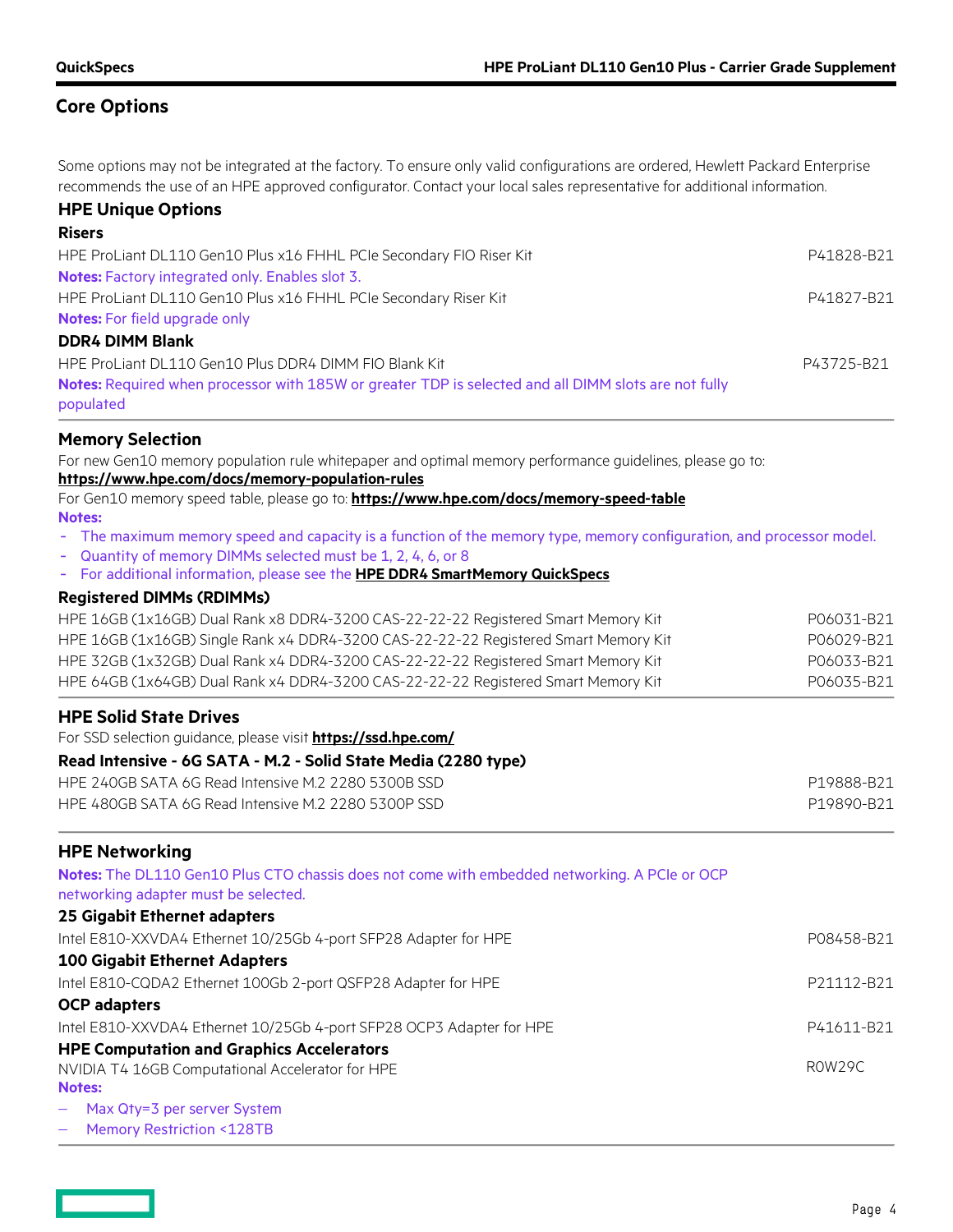**Contract Contract** 

# **Additional Options**

### **HPE Power Supplies**

HPE ProLiant DL110 Gen10 Plus 700W Flex Slot -48VDC Hot Plug Low Halogen Power Supply Kit P43150-B21 **Notes:** Reverse airflow to support front cabled design of DL110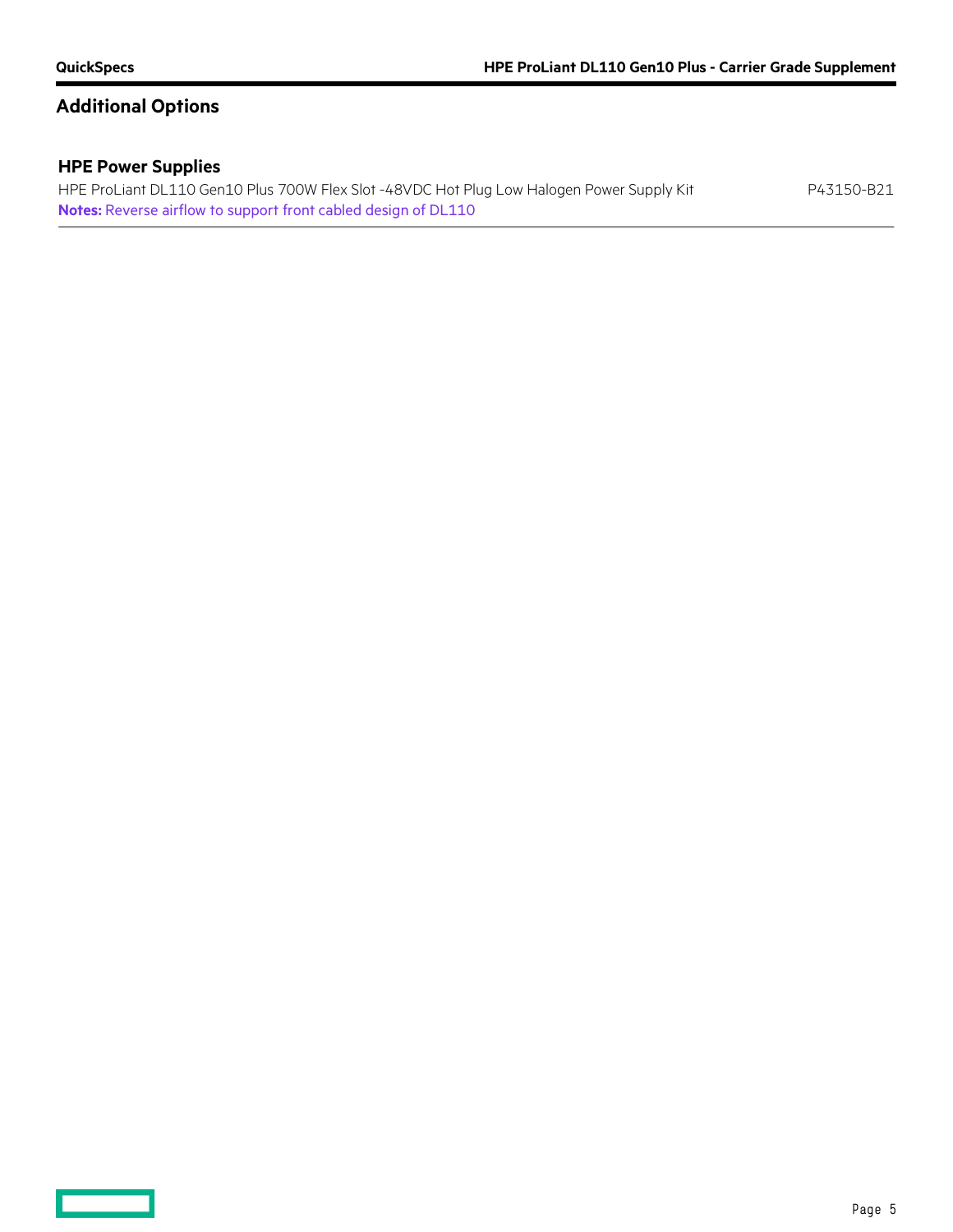$\overline{\phantom{0}}$ 

# **Summary of Changes**

| <b>Date</b> | Version History | Action | <b>Description of Change</b> |
|-------------|-----------------|--------|------------------------------|
| 06-Jul-2021 | . Version 1     | New    | New Quick Specs              |